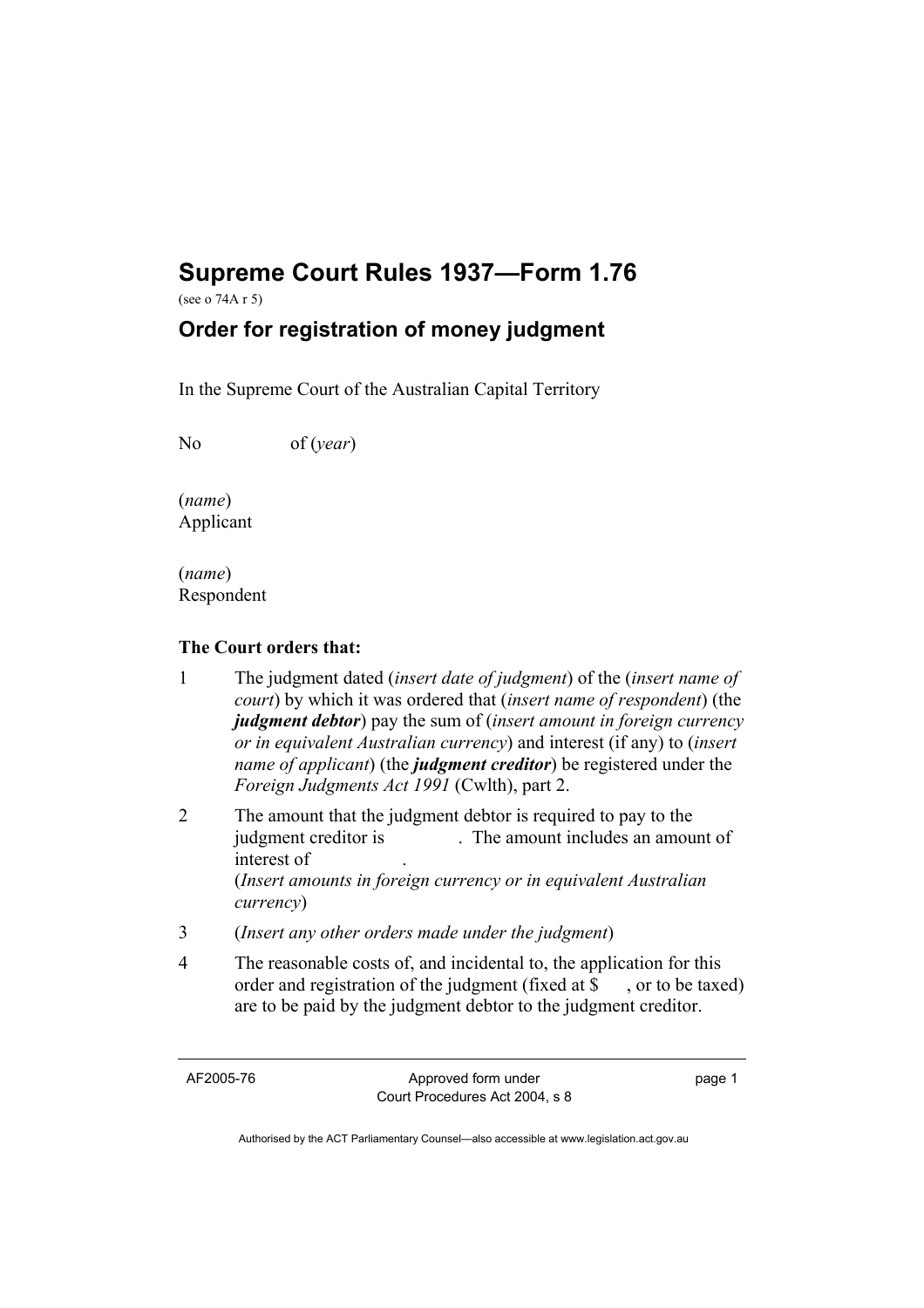5 The judgment debtor may, within days after service of the notice of registration, apply to have the registration set aside.

AF2005-76 Supreme Court Rules 1937—Form 1.76 page 2

Authorised by the ACT Parliamentary Counsel—also accessible at www.legislation.act.gov.au